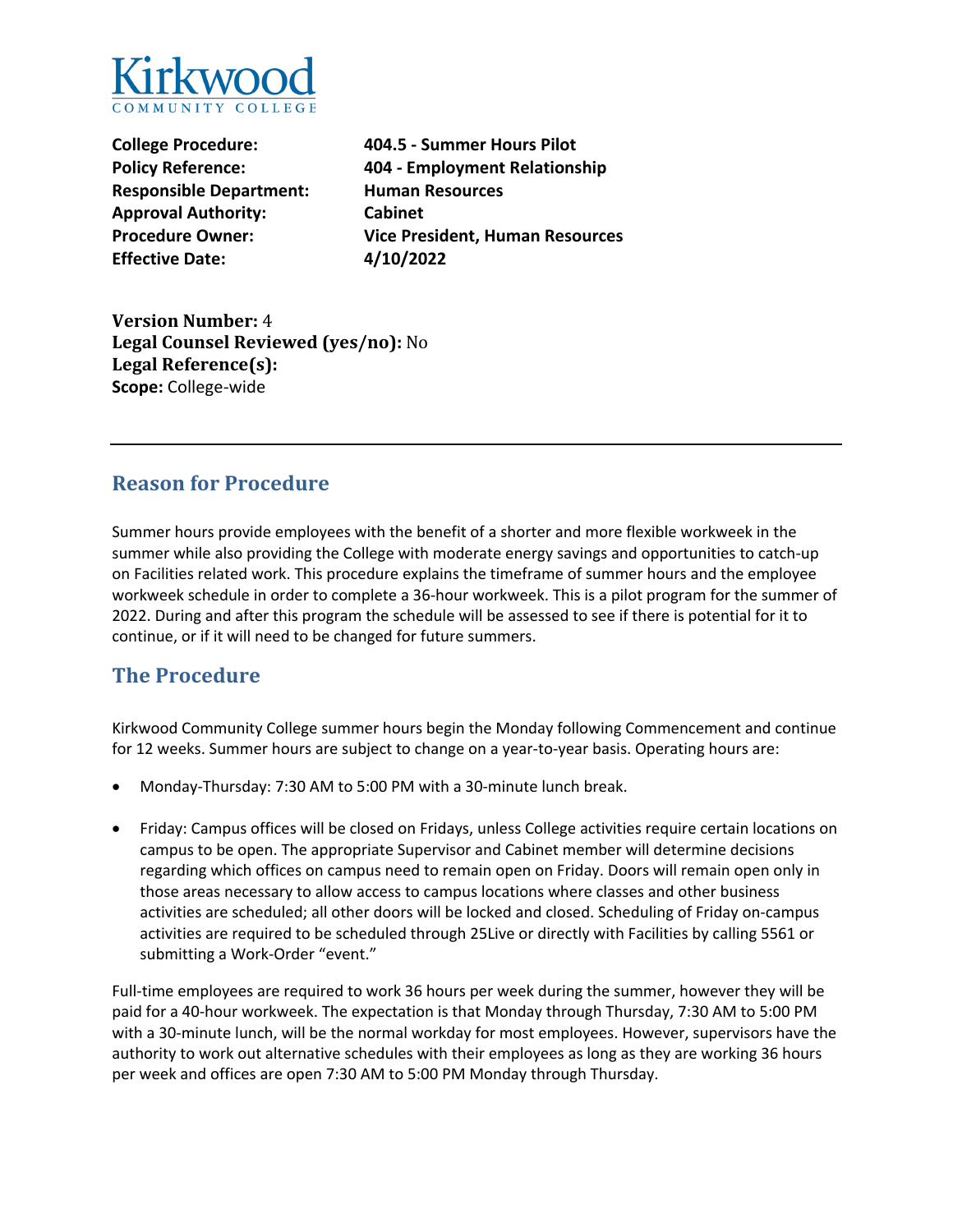

 Summer hours are implemented College-wide, with the exception of Facilities and The Hotel at Kirkwood Center, and are expected to be observed by all departments where possible. Please refer to the Facilities & Public Safety and Hotel specific procedures for scheduling for summer hours.

#### **Payroll Administration and Holidays**

 Exempt employee timesheets will work similarly, to how they work outside of summer hours, **except**  that on Fridays, exempt employees should add 4 hours of "Summer Hours" leave in the "Other Time Types" on their timesheets.

Types" on their timesheets.<br>Full-time hourly employees will enter hours worked on timesheets Monday through Thursday. On Friday, hourly employees should add 4 hours of "Summer Hours" leave in the "Other Time Types" on their timesheets.

their timesheets.<br>Part-time employees will only be paid for hours actually worked. Part-time employees who normally work on Friday in the summer may request from their supervisor to make up those hours Monday through Thursday or may be required to do so to meet departmental needs. Decisions regarding the adjustment of part-time hours are based upon departmental needs.

 Two holidays fall during summer hours, Memorial Day and Independence Day. Employees are paid for 9.0 hours of holiday pay on those days.

### **References**

#### **Definitions**

| <b>Term</b> | <b>Definition</b> |
|-------------|-------------------|
| Term 1      |                   |
| Term 2      |                   |
| Term 3      |                   |
| Term 4      |                   |

## **Revision Log:**

| <b>Version</b><br><b>Number</b> | Date<br><b>Approved</b> | <b>Approved by</b>            | <b>Brief Description of Change</b> |
|---------------------------------|-------------------------|-------------------------------|------------------------------------|
|                                 | 04/10/2017              | Mick Starcevich,<br>President | New template 5/16/2017             |